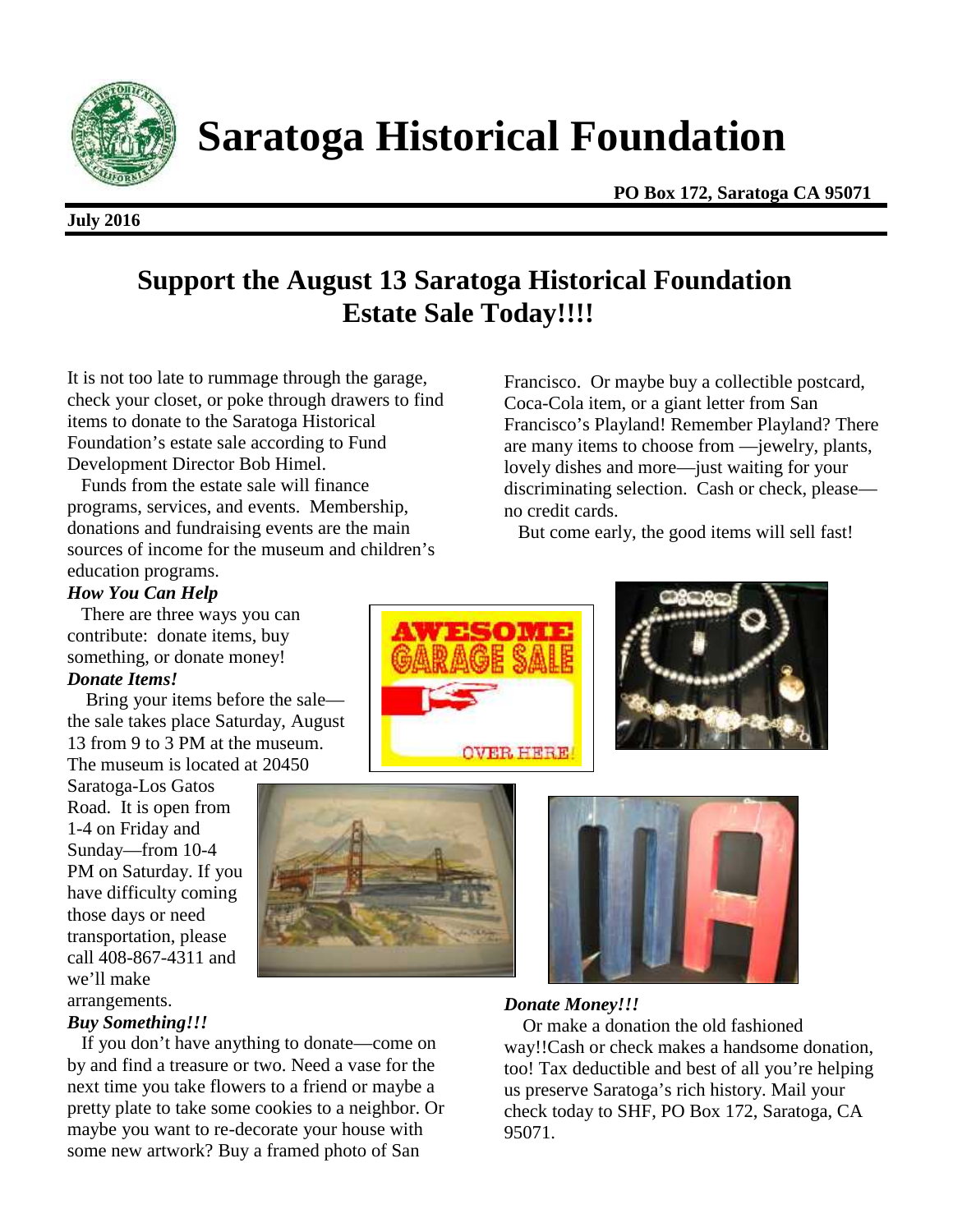## **Honoring Betty and Willys Peck**



How does a city honor citizens who have been critical to the evolution and character of the city?? One way is by works of art. Saratoga's well known historian Willys Peck, now deceased, and his legendary teacher author wife, Betty are such people.

The Saratoga Historical Foundation is sponsoring the creation of life- size bronze figures of Willys and Betty Peck sitting on their famous "Count Your Blessings" bench, with room for people to sit next to them. Noted sculptor Jerry Smith has agreed to render the statues using the "lost wax" process. Smith has created many sculptures including a bronze work for the Saratoga Foothill Club, Bellarmine College, Santa Clara University and more. No public money is being sought for the project, instead it will be financed by private donations.

Saratoga Historical Foundation Officers The mission of the Saratoga Historical Foundation is to preserve the unique history of Saratoga for the education and enjoyment of the community.

# *Executive Committee*

Annette Stransky, President Bob Himel, Vice President Recording Secretary, Open position Yuchi Wang, Treasurer

#### *Newsletter*

The Saratoga Historical Foundation newsletter is produced 6X a year. If you have comments or suggestions, e-mail: annette@saratogahistory.com The Saratoga History Museum, McWilliams House and schoolhouse are located at 20450 Saratoga-Los Gatos Road and open from 1-4 PM Friday and Sunday and 10-4 PM on Saturday. Call 408-867- 4311 to arrange group or docent-led tours. Be sure to visit our gift shop.Visit our website: http://www.saratogahistory.com.

Willys and Betty Peck have both contributed much to the community. Willys Peck a historian, lawyer, newspaperman, train buff and playwright died in 2013. Peck worked for the Mercury News for a total of 55 years. The lifelong resident of Saratoga documented his memories of Saratoga in several books and worked to preserve Saratoga's rich history.

Betty Peck, known as an innovative educator has spent over 55 years in early education. She created the first community garden in Saratoga. She is also an author of two books on early education.

City Manager James Lindsay, Vice Mayor Emily Lo and Council member Mary-Lynne Bernald are supporting this effort to bring more public art to Saratoga. Placement of the final work will be determined later, but two locations are currently being considered: Blaney Plaza facing Willys and Betty's beloved town; the front area of the Saratoga History Museum.

A committee, chaired by Hugh Roberts, has been formed to raise the funds. The idea of creating artwork to recognize Betty and Willys Peck originated in the Peck's garden with a group of like-minded individuals several years ago. The two embody the heart and spirit of Saratoga. The goal is to raise \$70,000, half right away to get the project underway in order to have it completed within one year.

Names of all contributors will be on a scroll given to Betty Peck. Contributions over \$250 will receive a copy of Willys' book, Saratoga Stereopticon, autographed by Betty Peck in appreciation. All contributions should be sent to the Saratoga Historical Foundation, PO Box 172 Saratoga CA 95071 noting ATTN Peck Bench. Tax deductible confirmation will be provided. More information can be found by e-mailing info@saratogahistory.com or contacting Hugh Roberts at: Hugh.Roberts@icloud.com. You can also donate: www.gofundme.com/willysbettypeck. By Hugh Roberts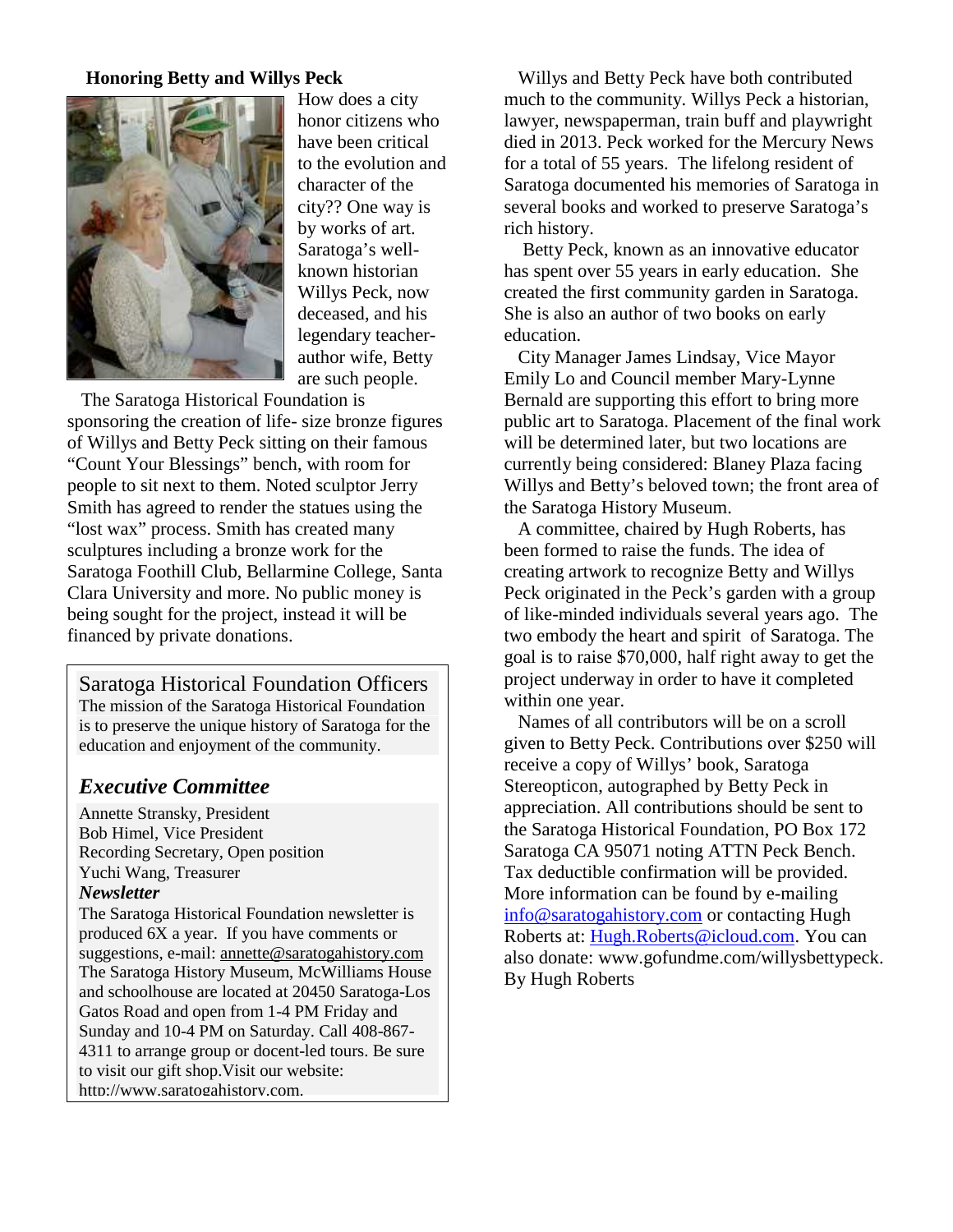| <b>Calendar at a Glance</b> |                                  | Con    |
|-----------------------------|----------------------------------|--------|
| August 1-                   | Celebrating a Century of Key     | part   |
|                             | Events in Saratoga—new           | at $1$ |
|                             | exhibit                          | five   |
| Nov. 15                     |                                  | Jose   |
| August 13                   | Fund raiser for the museum:      | on t   |
|                             | W state Sale on the patio at the | Hist   |
|                             | museum— donate your items        | rese   |
|                             | today!                           | Fon    |
| September 17                | 10 AM- City of Saratoga Parade   | for o  |
|                             | along Big Basin Way              |        |
|                             | 1-4 PM Open house at the museum  |        |
|                             | with free walking tours, author  |        |
|                             | book signing and more            |        |

# **Attend the Mid-Autumn Festival on September 18—Free!**



The Mid-Autumn Festival will take place September 18 at the Saratoga History Museum from 1-4 PM. Highlights include moon cake tasting, music, children's crafts and more. The event is produced by the Organization of Chinese American Women-Silicon Valley Chapter (OCAW-SVC).

# **Free Lecture on Heinlenville Chinatown on September 18 at the Museum**



A special presentation will be given by Author Connie Young Yu on Heinlenville Chinatown as part of the Mid-Autumn Festival on September 18 at 1:00 PM. Heinlenville Chinatown was one of five Chinatowns that existed until the 1930s in San Jose. Connie has been producing a documentary on the area with sponsorship by the California History Center at De Anza College. She researched and wrote the documentary with Barre Fong providing the filming. The property is slated for development as a complex of housing and



(courtesy Connie Young Yu)

multi-use buildings. Featured in the film's narrative is Saratoga-born Sgt. Sing Kee, hero of WWI, who was welcomed back in Heinlenville.

John Heinlen, a farmer and businessman, planned a six block Chinatown with brick structures with water and pipes in the area of Sixth Street and Cleveland Street in 1887, to the dismay of the non-Chinese public and caused public outrage. The area was then known as "Heinlenville" and contained a variety of merchants, barbers, traditional doctors, and Chinese herbal medicine. and the Ng Shing Gung temple. The area was surrounded by Little Italy and co-existed harmoniously, but then dwindled in the 1920s as the younger generations sought careers outside the area and with a lack of new Chinese coming in due to the Chinese Exclusion Act, the area lost almost all of its Chinese population. Some artifacts from this Chinatown are now located in Kelley Park. At the time, an existing Japantown nearby was evacuated due to the war, but was repopulated after the internment of the Japanese-Americans.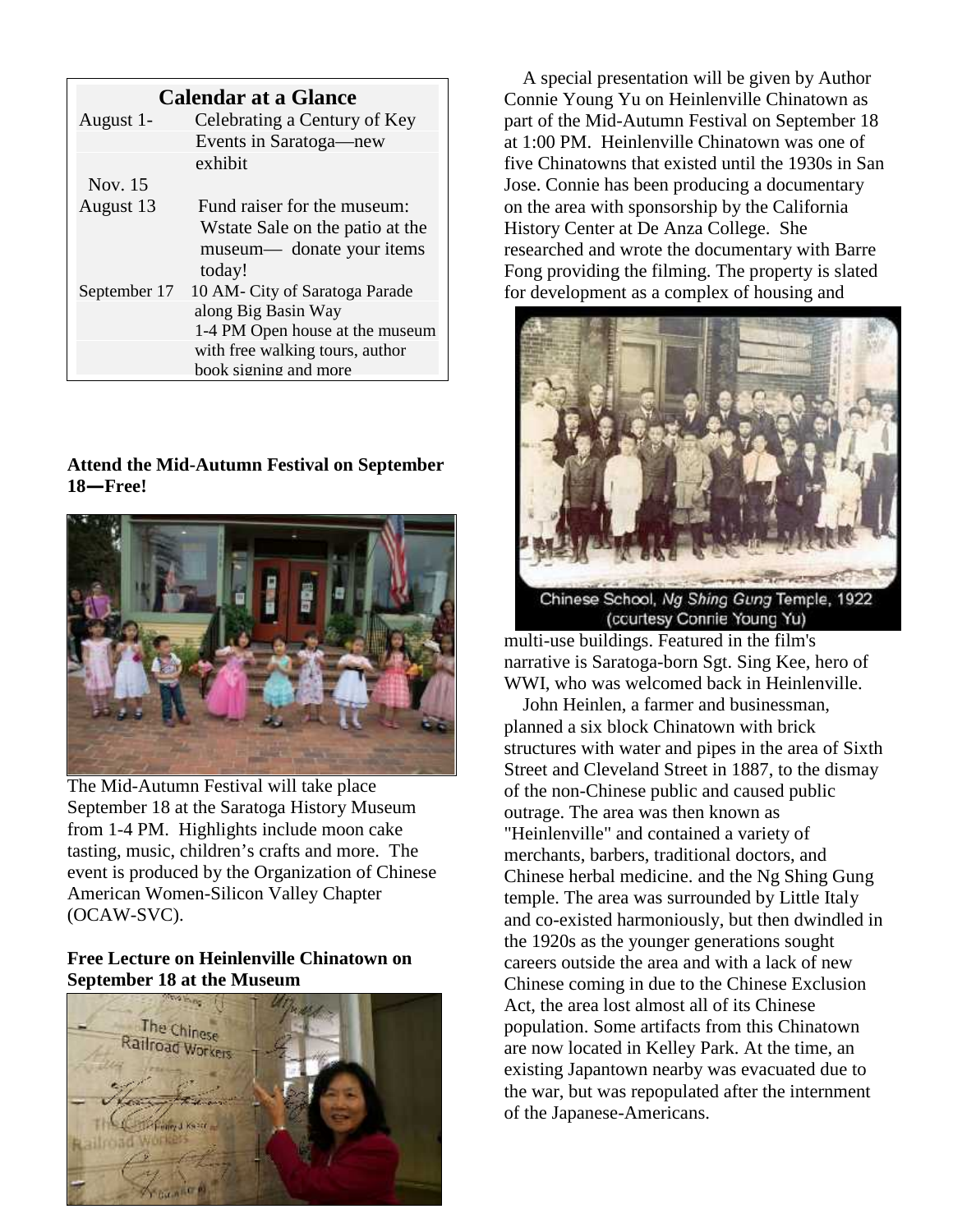# **Type-Cast—the Blickensderfer Typewriter**



One of the more interesting aspects of the Saratoga **History** Museum are some of the donations received. Recently a Model 7 Blickensderfer typewriter was donated by the estate of Fred

and Carol Evans. The 1897 typewriter, one of the first portable typewriters, came with its original oak case.

George Blickensderfer introduced the Model 5 in 1893 at the Columbian Exhibition in Chicago. His secretary demonstrated the machine typing letters to her parents at 60 words per minute.

The Blickensderfer typewriter was originally intended to compete with Remington desk typewriters, but ended up being known for its portability.



Instead of the common mechanism with letters on the end of individual bars connected to the keys, the Blickensderfer used a cylindrical wheel with letters embossed on it. Pressing a key caused the

cylinder to turn so the correct letter was positioned over the paper, and continuing caused it to be inked by a roller as it moved to press down on the paper. The mechanism is very similar to the IBM Selectric design introduced decades later, with the only major change being the shape of the striker. Like the Selectric, one could easily change the typeface on a Blickensderfer simply by changing the type cylinder.

The Blickensderfer system dramatically reduced complexity of the design. A typical example

contained only 250 parts, compared to the 2,500 parts of a standard typewriter. It was much smaller, lighter, and cheaper than other typewriters. The first known aluminum typewriter (marketed as the Blickensderfer 6 or the "Featherweight Blick") was made by Blickensderfer, as was the first electric typewriter.

Early Blickensderfers were also notable for their keyboard layout. The home row of keys contained the most commonly used letters, DHIATENSOR, allowing the keyboardist to keep their hands on the home row as much as possible, minimizing extraneous hand movement and increasing efficiency. Since the Blickensderfer used the letter wheel, the "scientific" keyboard layout could be used for maximum typing efficiency.

The Model 5, was so good that 35 years after it first appeared, Remington bought the tools and dies and marketed through Sears an exact replica.

The export market was important for the Blickensderfer typewriter company from the very beginning. The machine was sold to England, Germany, France, New Zealand and Canada to begin with. One of the strong points was the interchangeable type-wheel that was produced for many different languages, including Slovak, Armenian and Hebrew. By 1896, he was producing some 10,000 machines per year.



When World War I begun it was a heavy blow for the Blickensderfer export market and the company almost went under. However,

George invented a device to feed cartridges into machine guns along a belt. Again, he signed a tremendous export order and sold the device to the French government for several years.

In 1901, George invented the first electric typewriter, a breathtaking electric typewriter, that in functionality and speed was not matched until IBM introduced the famous typeball (golf ball model) half a century later. Although the machine was advertised, sales never got off the ground and only three samples of the Electric are known to exist today.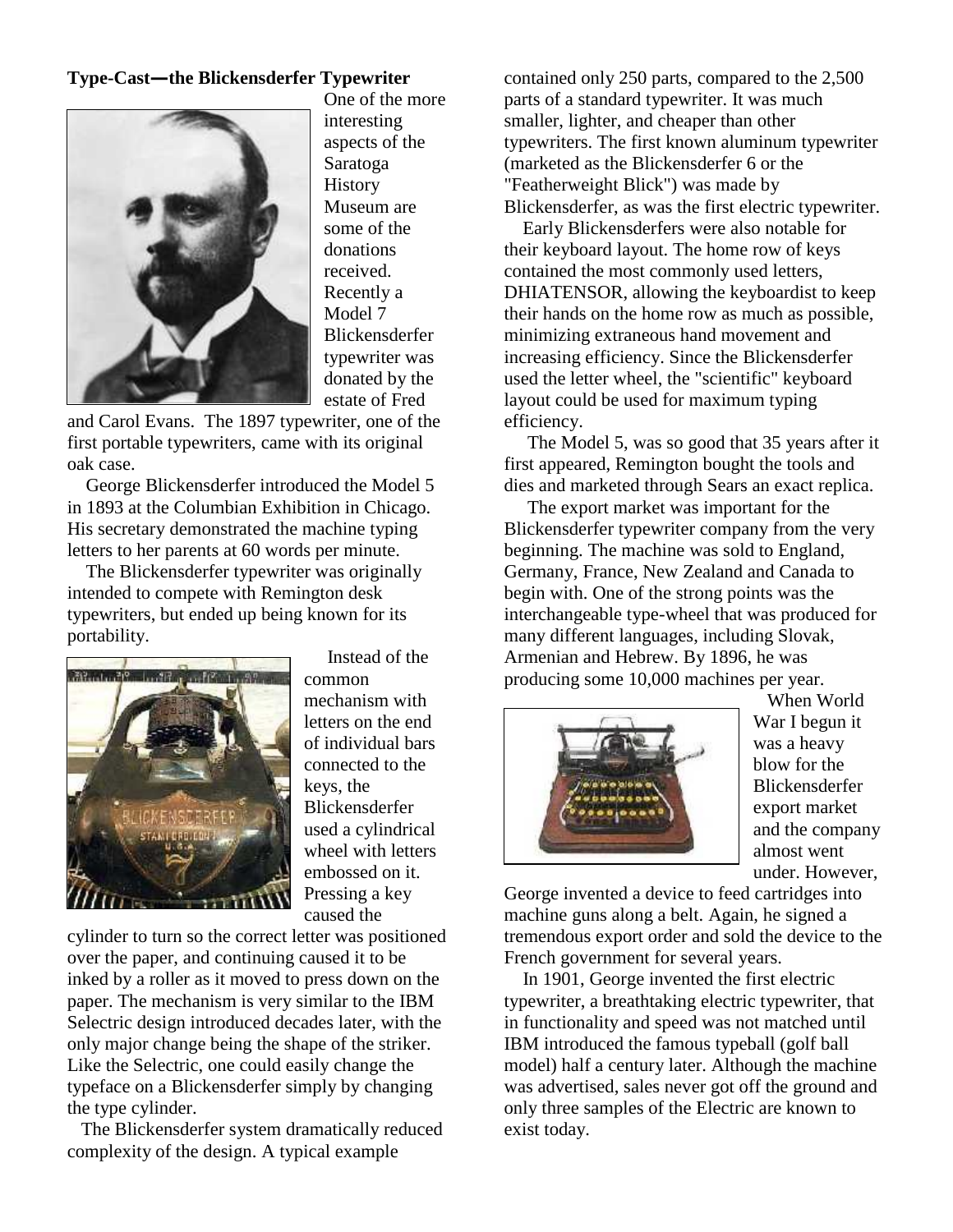# **Saratoga's Arch Once Endangered**

The stately Memorial Arch that stands in Blaney Plaza was built in 1918 as a monument to those who lost their lives during World War I. It was one of the first monuments dedicated to WWI in the state.

The arch stood as a silent sentinel for 46 years until 1965. At that time, the arch formed a perfect frame of Saratoga-Los Gatos Road—as far as the eye could see. The need to alleviate traffic on Highway 9 and Saratoga-Los Gatos Road called for a re-design by Cal- Trans. The new design would roll through a corner of the Plaza, taking the arch and an Italian pine with it.

Somewhat ironic since the man who spearheaded the founding of the park and the arch was the state's first highway commissioner, Charles Blaney.

The city council had to decide whether to move the arch to the city corporation yard where it would be stored or to raze the arch.

Then Saratoga Historical Foundation and President



Willys Peck championed to preserve the arch intact and to return it to a position of prominence after Blaney Plaza was redesigned and finished. Peck said that it was important to preserve parts of the past and that since it was no longer possible to preserve the Congress Springs for public view, that restoration of landmarks such as the arch were all that is left.

The arch was moved 75

yards away to a location behind the firehouse. In 1966 the arch was returned to the re-designed park. The original fountain/gold fish pond was no longer part of the design, The arch could not be placed in the center because the plaza was reduced in size -- but preserved the vision of the Saratogans of 1916 who gave to future generations a tree-shaded city park and a lasting monument to "The War to End All Wars."

One additional change was made to the arch. In 1998, the Heritage Preservation Commission voted to paint the arch back to its original state of white – somewhere along the ages it had been painted yellow. *Symbol of Preservation*



There was one more symbol that became part of the Saratoga's Historical Foundation's legacy—a seal with the Memorial Arch was developed. Shortly after the

Memorial Arch was returned to the park, the Saratoga Historical Foundation unveiled a seal, commissioned by Harry Hambly, picturing the plaza with the arch. The design was created by Mrs. Frederic Nylander. The seal is presently used on the SHF newsletter masthead—a graphic reminder of the Foundation's mission—to preserve Saratoga's history.

## **SHF Executive Board Re-Elected**

The Saratoga Historical Foundation board of director's voted in June to re-elect Annette Stransky as president; Bob Himel as vice president; and Yuchi Wang as treasurer. The term is for one year.

President Annette Stransky notes, "As an all volunteer group we've accomplished much this last year. Some of the highlights:

- increasing the number of hours the museum is open on Saturday – we are now open from 10-4 PM—enabling more people, especially working people to enjoy seeing the museum, McWilliams house, and one-room schoolhouse. We continue to be open from 1-4 PM on Friday and Sunday.
- resident John Che donated \$10,000 towards the blacksmith exhibit—moving us closer to our \$80,000 goal.
- the Blossom Festival, in its fourth year, continues to grow and adds to our mission's success in preserving Saratoga's history thanks to funding by the City of Saratoga
- outreach to the community with the Mid-Autumn festival and India Festival
- produced 3 well-received programs and exhibits, and recognized 3 Saratogans for their contributions with the Honoring Saratogan event.
- completed the scullery in the McWilliams house and are now working on the kitchen
- education group continues to reach many schools and students by teaching pioneer living classes. A fifth grade class was added this year.
- continue to accept and care for the many donations for the museum collection—one donation was highlighted in this issue

continue to remain fiscally stable

These highlights could not be achieved without the support of the board of directors: Ray Cosyn, Bill Ford, Ernie Kraule, Linda and Ron Hagelin, Jim Sorden, Rina Shah, Michael Whalen; and our liaisons Lynette Breed, Jeff Johnson, Alex Nugent, and Mary-Lynn Bernald.

Thank you, also, to our membership for your loyal support.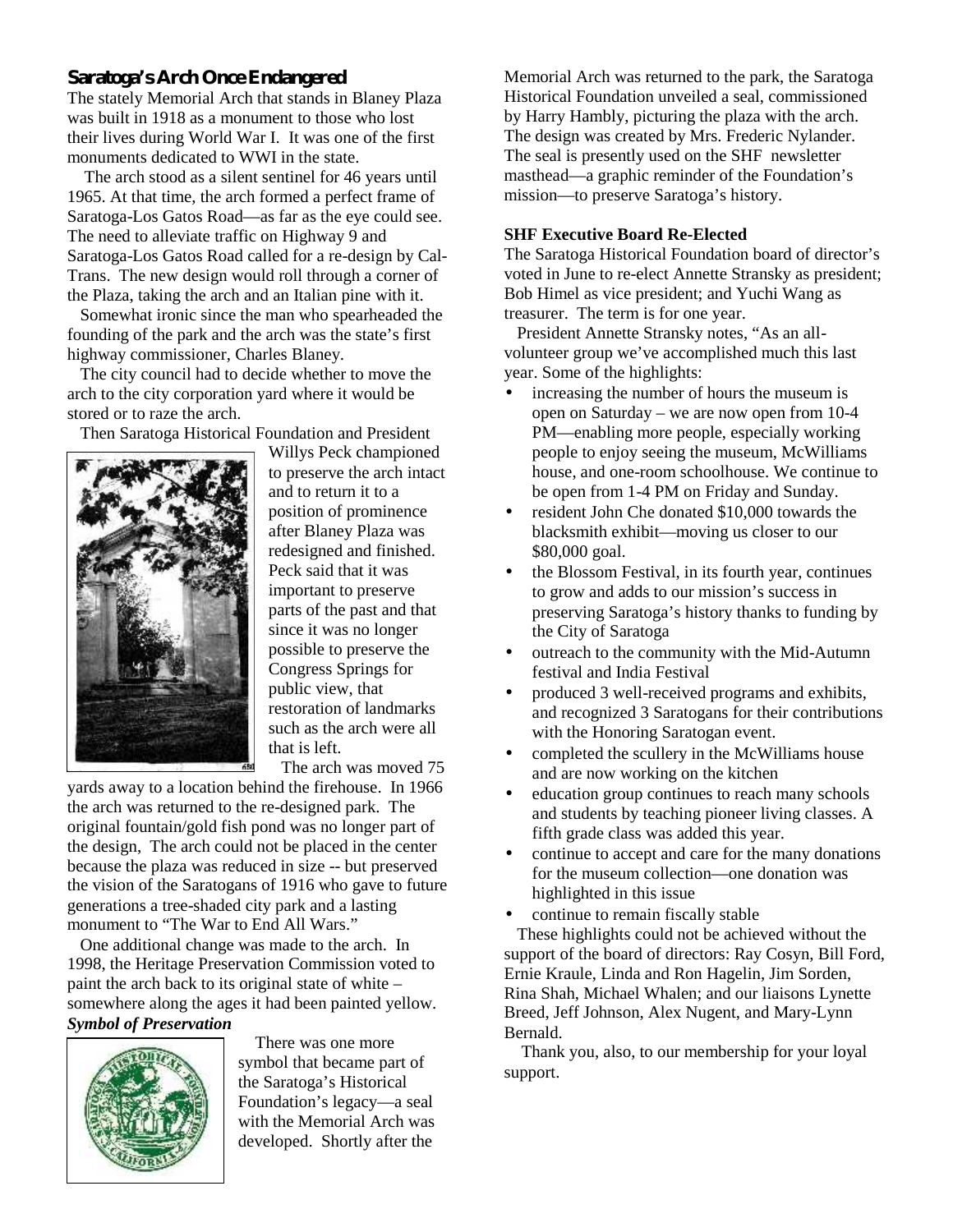#### **Living On Evans Lane**



Fred and Carol Evans lived in Saratoga many years ago. Their orchard was on the property now known as Evans Lane just off of Sobey Road. Fred's father,

William B. moved to

Campbell from Racine Wisconsin at the turn of the century.

Carol Knapp grew up on Oak Street in Saratoga. Her father Burt Knapp owned a quarry.

#### **Celebrating Olivia deHavilland's 100th Birthday**

Two 48- page books were filled with birthday wishes and sent to Olivia deHavilland. People came from up



and down the peninsula to pen a message.

One person wrote, "Happy 100<sup>th</sup> Birthday! Thank you so much, again, for helping to save Oak Street School. You

wrote a letter for us when we were discussing closing the school. I know your letter made a difference and we saved the historic school."

Another wrote, "Dear Miss deHavilland, my family has always loved your movies and your performances.



I teach kindergarten at the Oak Street/Saratoga Elementary school—now some 165 years old. I pass by your beautiful photo at the

entrance to the school, and I'm reminded of the importance of teaching the arts to the children. Performing in plays is always one of the kindergartner's favorite activities. Happy 100<sup>th</sup> birthday!

Another wrote, "Happy Birthday, I'm the daughter of Dolores Chaboya, she went to grammar school with you. Do you remember being late for school one day and climbing in the window? You accidently gave her

a bloody nose. She always thought you were so pretty. Hope you day is wonderful."

One wrote, "Olivia—No reason to remember me, but I did meet you several years ago at Los Gatos High School's 100<sup>th</sup> anniversary. What we have in common is the citizenship cup which you received in 1934 and I received 16 years later in 1950. I was so honored to have my name on the same beautiful trophy. We were allowed to keep the beautiful, tall silver trophy for a whole year! I bragged a lot about being a winner of a trophy with your name on it! God bless this world for having persons like you."

Another person wrote, "Dear Olivia, Just wanted to wish you a wonderful birthday and many, many more!! My wife and I live on the street named after you which we purchased 21 years ago and have enjoyed every minute especially knowing it's named after such a special person."



And another wrote, "Dear Olivia, I wish you the best birthday ever! I lived on Douglass Lane in Saratoga from 1973 until the late 1970's.

I lived in Miss Harriet Parson's home on 10 acres of apricots, across the one lane road from the Goodrich estate, the Hayfield House. During the time I was privileged to meet Mary, Mr. Goodrich's housekeeper. She was so kind to let me use the swimming pool many times, and also tour the big house. She told me of your visits there and showed me pictures of you they had around the home. The house now has another owner, and I'd heard that the Goodrich's had left a home for Mary on La Paloma, the street where your family home had been. Your family home still looks the same on the outside as I had seen it years ago."

The birthday books were mailed with an assortment of Saratoga-themed gifts.

Historian Ray Cosyn showed the first half of the film, Gone With the Wind as part of the celebration.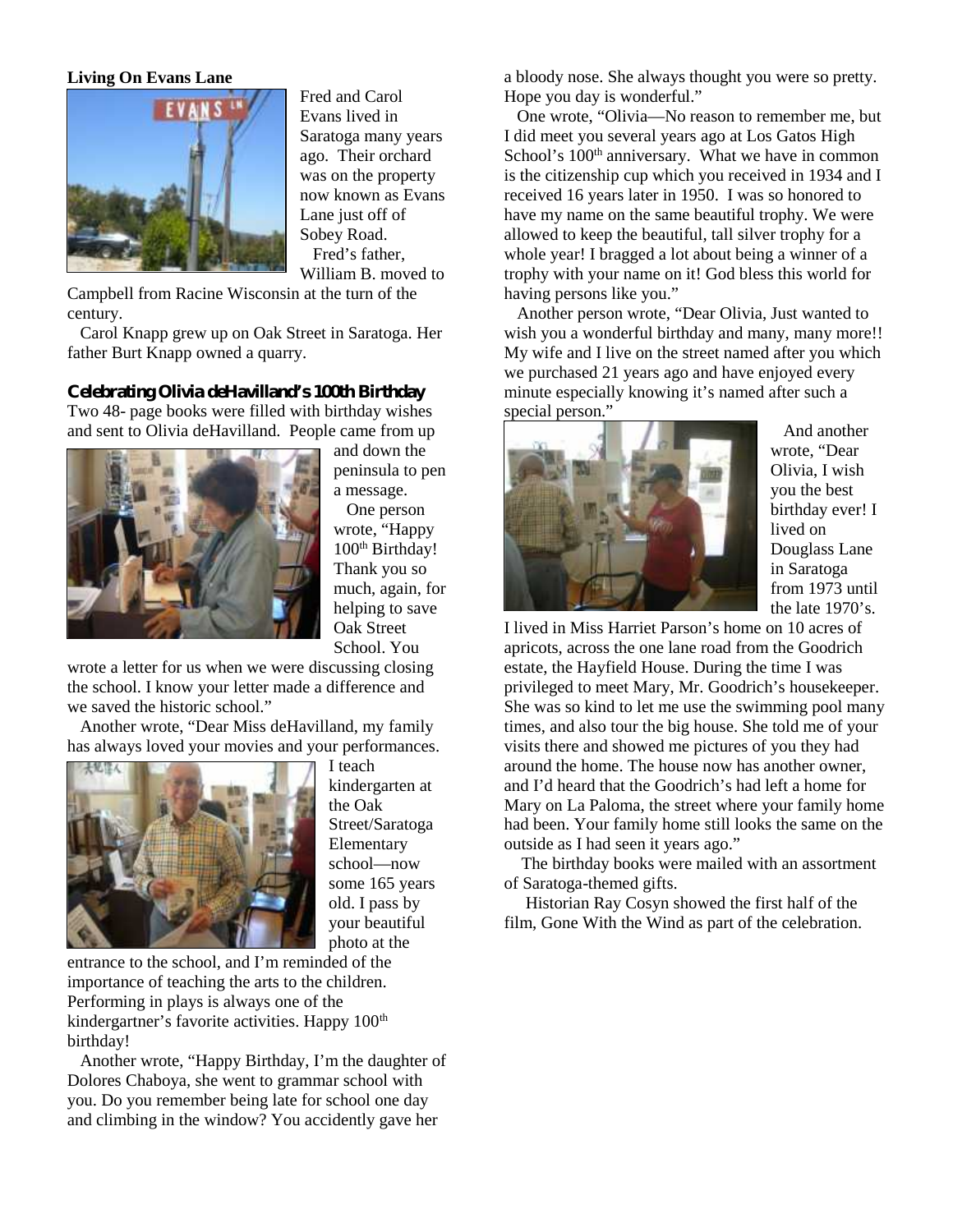## **Celebrating a Century of Key Events in Saratoga— New Exhibit**

A new exhibit opened August 8 celebrating key events that occurred in Saratoga's first one hundred years. The exhibit starts with the Pacific Congress Springs in the 1860s and ends with the year Saratoga was incorporated.

The exhibit runs through mid-November. The museum is open from 1-4 Friday and Sunday and from 10-4 PM on Saturday. Free admission.

## **City Parade Sept. 17— Museum Open House**



Circle the date—a parade is coming to Saratoga. The parade is in celebration of the anniversary of Saratoga's incorporation. Floats, cars, people walking, bands and more will be featured in the free parade.

The last parade was 10 years ago when the city celebrated its 50th anniversary. The event was celebrated throughout the year with organizations planning various activities.

The Saratoga History Museum will feature an Open House that day with free walking tours, light refreshments, music, author's signing books and more from 1-4 PM.

#### **New Book About Pacific Congress Springs Available**



A new book about the Pacific Congress Springs, once the largest resort on the West Coast, and located in Saratoga is available in the Saratoga History Museum's gift shop.

The book was written by Ian L. Sanders and Michael F. Brookman. Brookman is a former Saratogan.

The two gave a presentation on the topic earlier in the year to the SHF membership. The 92-page book is filled with interesting postcards and images of the famous resort. Coverage of Azule Mineral Springs is

also included. The first two books written by the duo on mineral springs in Santa Clara County were "The Mineral Springs of Santa Clara County" and "A Hundred Years of Gilroy Hot Springs, 1860s — 1960s."

#### **Thanks to All Our Volunteers**

The annual appreciation party was held on July 10 to



thank the many volunteers who help produce events, programs, and more for the Saratoga Historical Foundation.

The volunteers included museum docents, education docents, Blossom Festival, McWilliams house committee, decorating committee, walking tour guides, photography volunteer and more.

According to President Annette Stransky, "History museums give us roots, enhance community pride, teach and inspire us. Museums make a community more attractive and dynamic. We are fortunate to have such a wonderful museum,

McWilliams House, and schoolhouse. It is thanks to you, our volunteers who help us produce programs and services for the enjoyment of the community. Thank you for helping preserve Saratoga's history!"



And thank you Rina Shah for organizing the food and music.